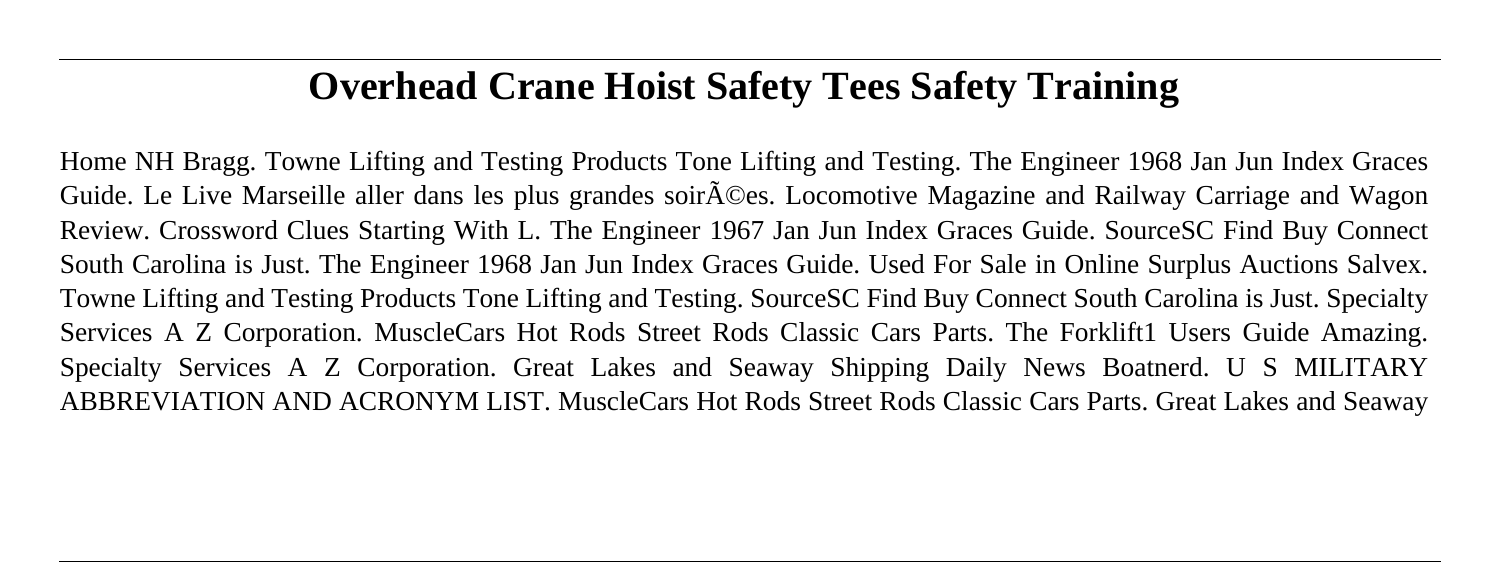Shipping Daily News Boatnerd. Previous Solicitation Results Broward County. Locomotive Magazine and Railway Carriage and Wagon Review. Used For Sale in Online Surplus Auctions Salvex. vendor myfloridamarketplace com. Le Live Marseille aller dans les plus grandes soir $\tilde{A}$ ©es. 273 Full Catalogue Valve Machines. 273 Full Catalogue Valve Machines. The Engineer 1967 Jan Jun Index Graces Guide. Numerical NAICS Code List 2017 Class Codes. The Forklift1 Users Guide Amazing. Home NH Bragg. vendor myfloridamarketplace com. Crossword Clues Starting With L. Previous Solicitation Results Broward County. Numerical NAICS Code List 2017 Class Codes. U S MILITARY ABBREVIATION AND ACRONYM LIST

#### **Home NH Bragg**

April 28th, 2018 - 1 877 642 7244 Request a Quote Login Login to access' '**TOWNE LIFTING AND TESTING PRODUCTS TONE LIFTING AND TESTING**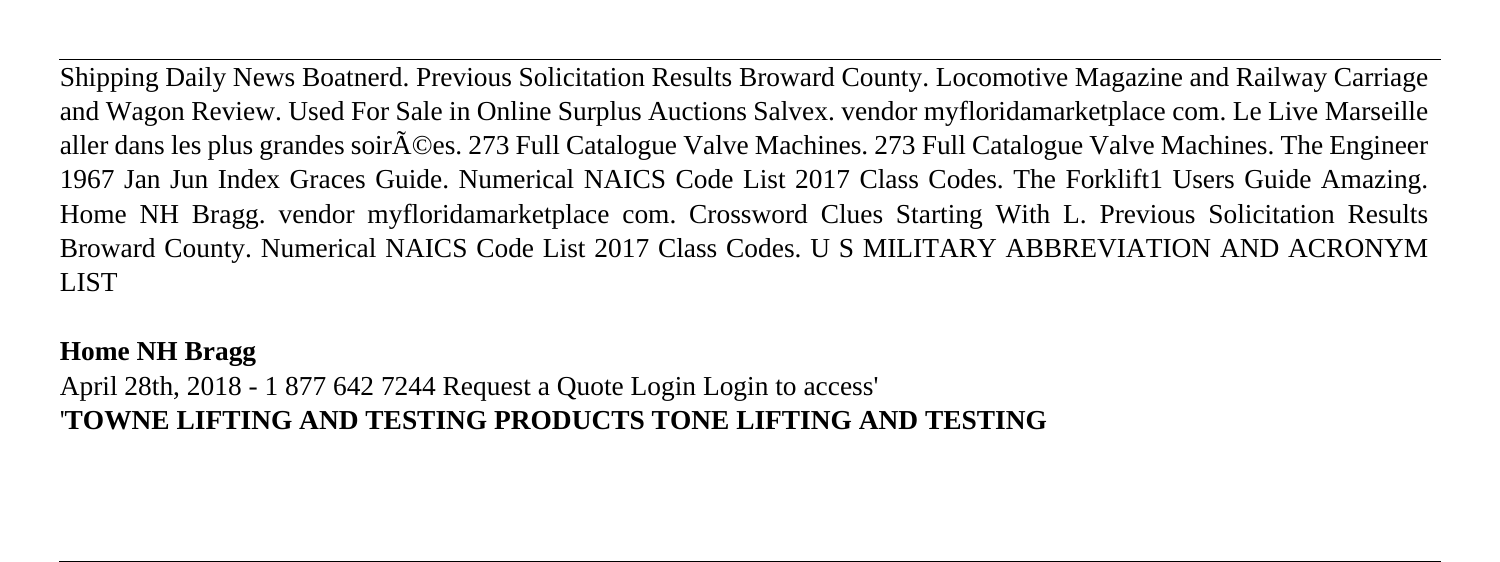APRIL 27TH, 2018 - PRODUCTS TONE LIFTING AND TESTING WEBBING SLINGS CHAINS HEIGHT SAFTEY BEAMS ROPE WIRE SHACKLES OFFSHORE UK HULL YORKSHIRE NEWCASTLE ENGLAND''*The Engineer 1968 Jan Jun Index Graces Guide*

*April 30th, 2018 - A AB Lindenkranar Sweden Mobile tower crane self erecting lattice NP 569 A I Welders Ltd A I Guild Mini welder for narrow light strip NP 408*'

## 'Le Live Marseille aller dans les plus grandes soir $\tilde{A}$ ©es

April 30th, 2018 - Retrouvez toutes les discoth $\tilde{A}$  que Marseille et se retrouver dans les plus grandes soir $\tilde{A}$ ©es en  $discoth\tilde{A}$ "que  $\tilde{A}$  Marseille'

## '**LOCOMOTIVE MAGAZINE AND RAILWAY CARRIAGE AND WAGON REVIEW**

APRIL 25TH, 2018 - LOCOMOTIVE MAGAZINE LOCOMOTIVE RAILWAY CARRIAGE AMP WAGON REVIEW LOCOMOTIVE MAGAZINE AND RAILWAY CARRIAGE AND WAGON REVIEW VOLUME 39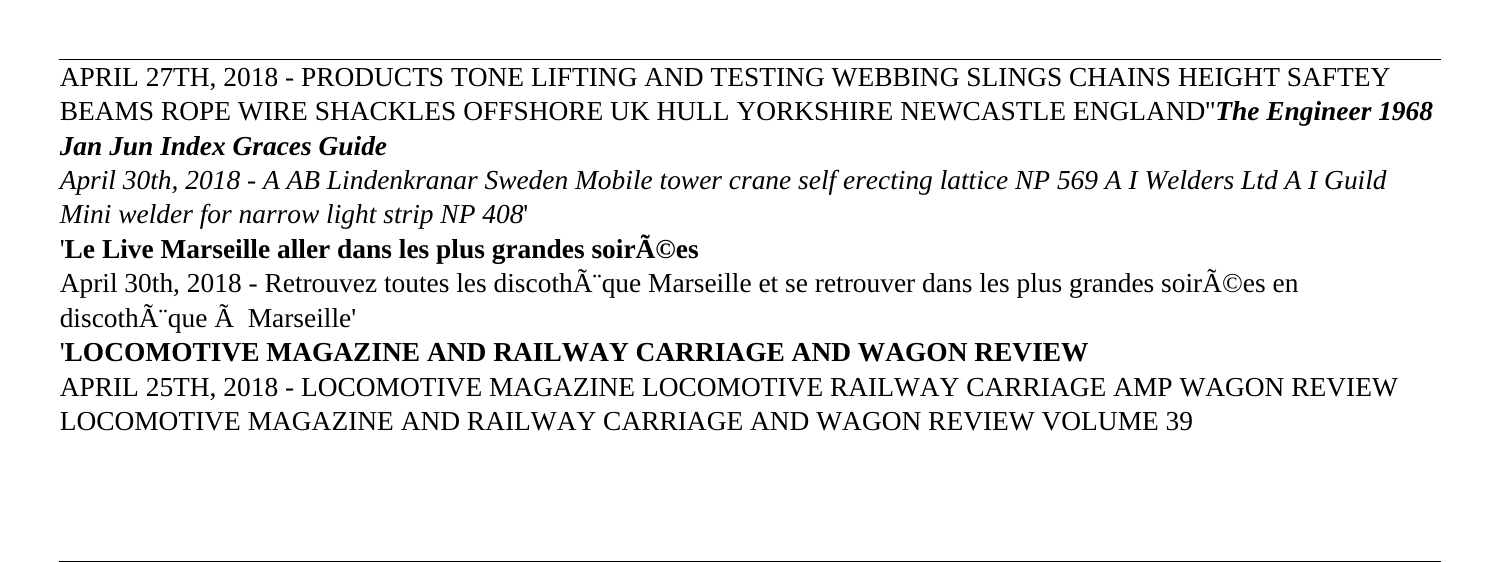#### 1933''**CROSSWORD CLUES STARTING WITH L**

#### APRIL 30TH, 2018 - ALL CROSSWORD CLUES IN OUR SYSTEM STARTING WIT

#### '**The Engineer 1967 Jan Jun Index Graces Guide**

April 30th, 2018 - A AB Atomenergi Sweden Tandem fuelling with interconnected boiling light water boiling heavy water reactors 504 AB Centralsug Stockholm Vacuum' '**SOURCESC FIND BUY CONNECT SOUTH CAROLINA IS JUST** APRIL 30TH, 2018 - THIS COMPANY PROVIDES EMERGENCY SPILL RESPONSE INDUSTRIAL CLEANING NON HAZARDOUS WASTE TRANSPORTATION REMEDIATION HYDRO EXCAVATION VACUUM TRUCK SERVICES SEWER CLEANING AND CCTV DREDGE WORK AS WELL AS OSHA HAZWOPER TRAINING''**The Engineer 1968 Jan Jun Index Graces Guide**

**April 30th, 2018 - A AB Lindenkranar Sweden Mobile tower crane self erecting lattice NP 569 A I Welders Ltd A I**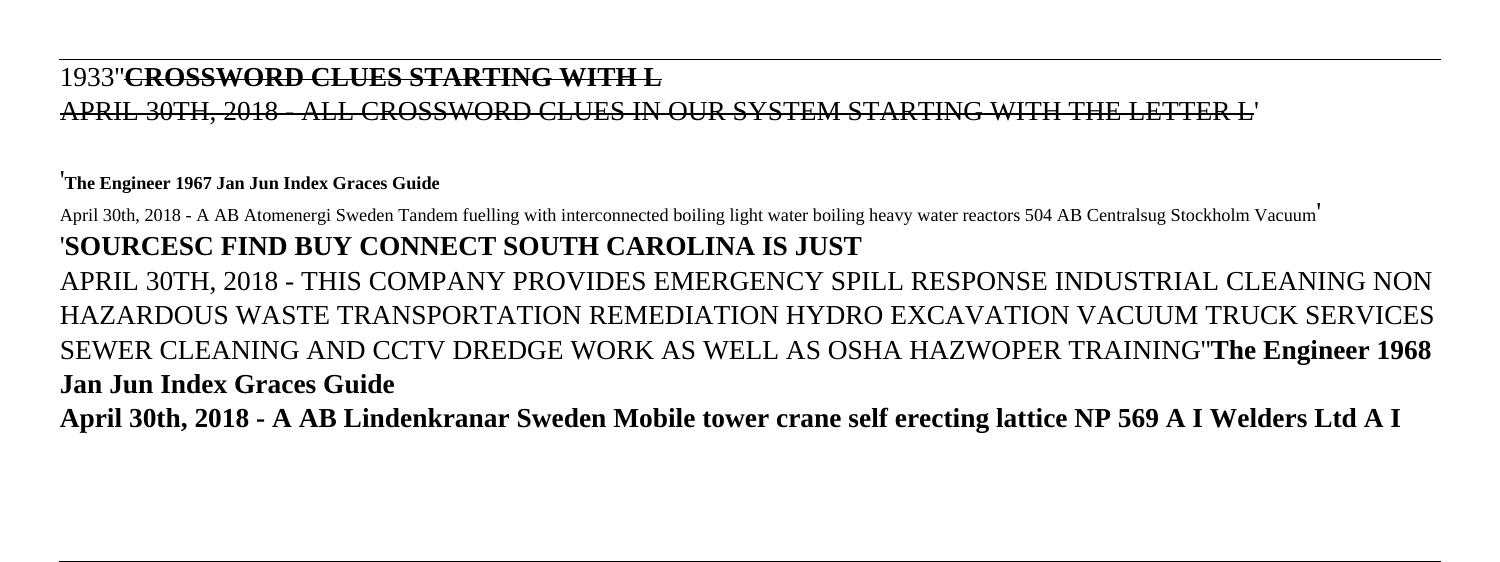## **Guild Mini welder for narrow light strip NP 408**''**Used For Sale In Online Surplus Auctions Salvex April 29th, 2018 - Auctions For The Sale Of Surplus Salvage Scrap Damaged Bankrupt Inventories For Asset Recovery Insurance Transportation Manufacturing Oil And Gas Industries**''**TOWNE LIFTING AND TESTING PRODUCTS TONE LIFTING AND TESTING**

APRIL 27TH, 2018 - PRODUCTS TONE LIFTING AND TESTING WEBBING SLINGS CHAINS HEIGHT SAFTEY BEAMS ROPE WIRE SHACKLES OFFSHORE UK HULL

## YORKSHIRE NEWCASTLE ENGLAND''*SourceSC Find Buy Connect South Carolina is Just*

*April 30th, 2018 - This company provides emergency spill response industrial cleaning non hazardous waste transportation remediation hydro excavation vacuum truck services sewer cleaning and CCTV dredge work as well as OSHA HAZWOPER training*'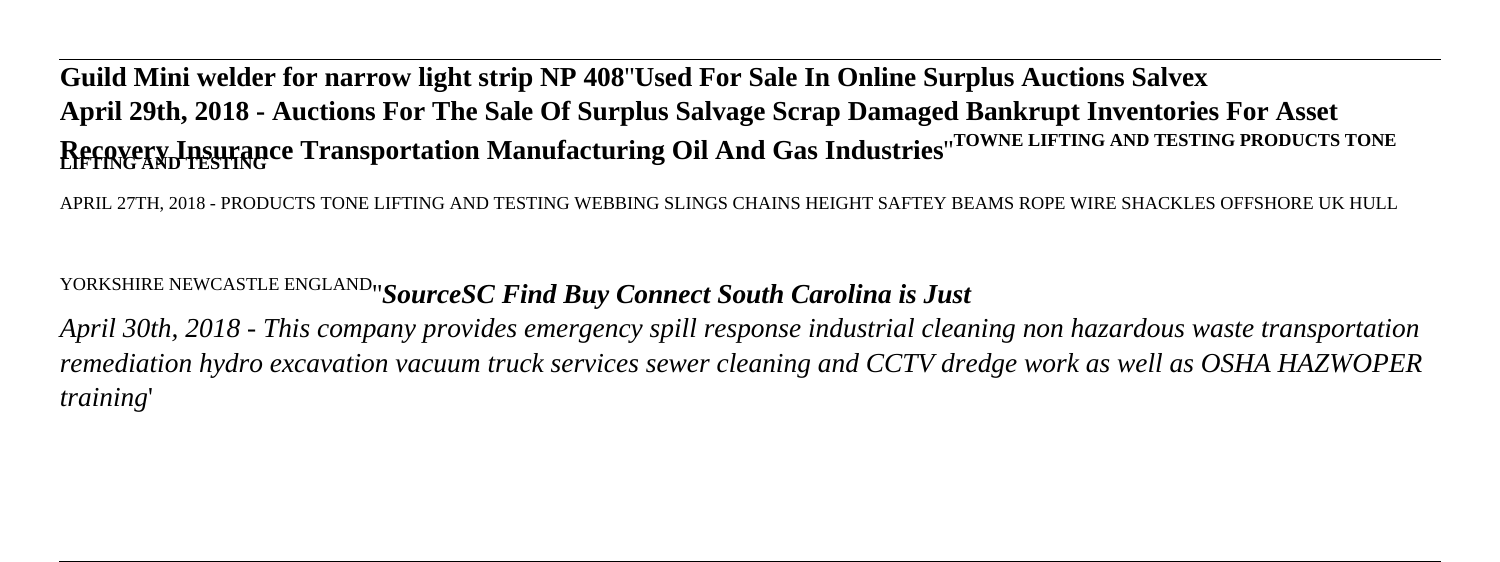'**Specialty Services A Z Corporation April 29th, 2018 - Specialty Services We Have Unprecedented Control Over Safety Quality Budget And Schedule With Our Ability To Self Perform Key Scopes Of Work**''**MuscleCars Hot Rods Street Rods Classic Cars Parts** April 26th, 2018 - VINTAGE AIR INC SAN ANTONIO TX 78266 Vintage Air Inc is the leading manufacturer of Performance Air Conditioning systems for your Streetrod Muscle car or Classic Car and Truck'

#### '**The Forklift1 Users Guide Amazing**

April 28th, 2018 - Advertisement Forklifts in 50 States For 400 more listings please visit the Forklift1 Big List Call Now at 626 284 1826 Email Inquiry or use Quotation Form''**Specialty Services A Z Corporation** April 29th, 2018 - Specialty Services We Have Unprecedented Control Over Safety Quality Budget And Schedule With Our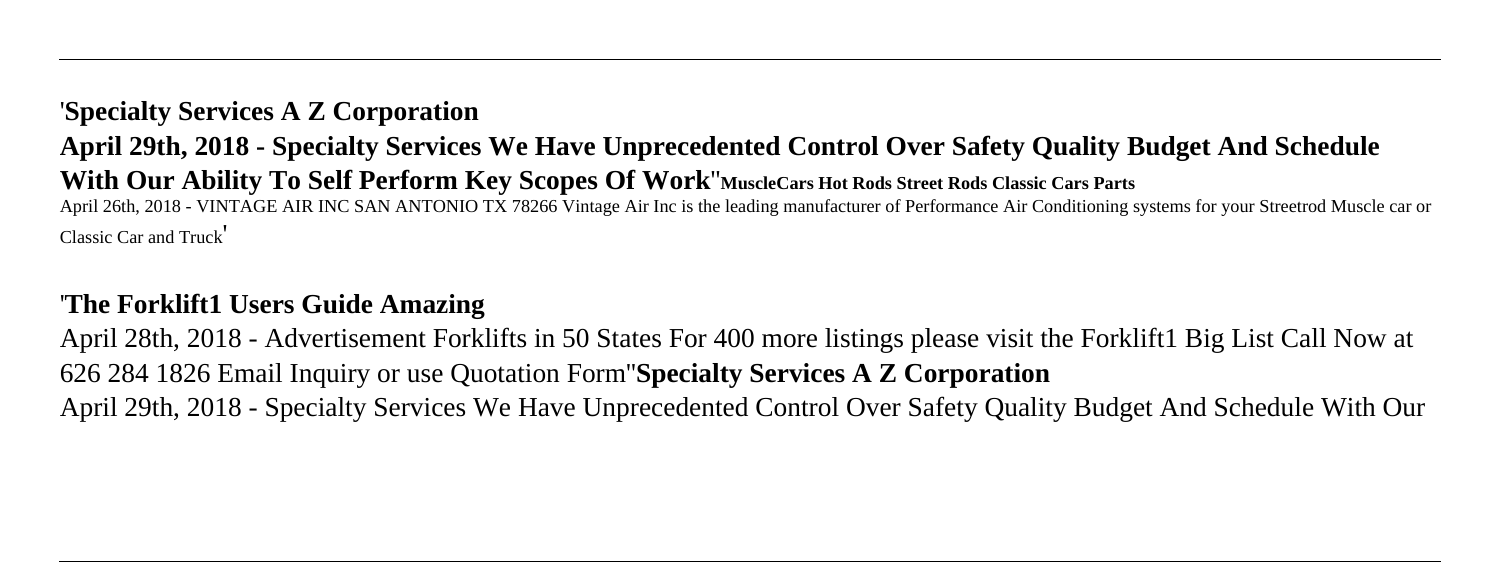Ability To Self Perform Key Scopes Of Work'

## '**great lakes and seaway shipping daily news boatnerd**

april 30th, 2018 - great lakes and seaway shipping news your complete source for current great lakes commercial shipping information updated daily with breaking news and many pictures'

### '*u s military abbreviation and acronym list*

*april 27th, 2018 - u s military abbreviation and acronym list the following abbreviation and acronym list containing over 3 000 entries was originally donated to tecnet by the naval training systems command ntsc in orlando florida*'

'**musclecars hot rods street rods classic cars parts**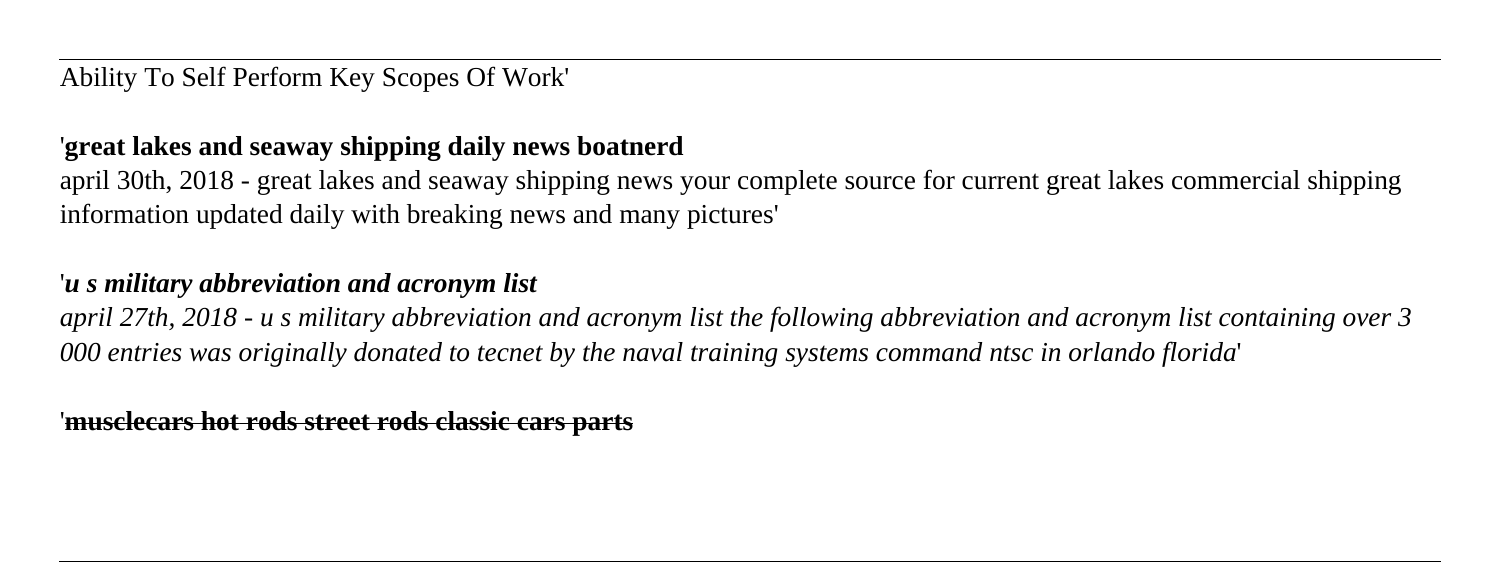april 26th, 2018 - vintage air inc san antonio tx 78266 vintage air inc is the leading manufacturer of performance air conditioning systems for your streetrod muscle car or classic car and truck''**Great Lakes and Seaway Shipping Daily News Boatnerd**

April 30th, 2018 - Great Lakes and Seaway Shipping News your complete source for current Great Lakes commercial shipping information Updated daily with breaking news and many pictures''**Previous Solicitation Results Broward County** April 29th, 2018 - Below is a listing of the pending and awarded Broward County solicitations for solicitations that opened June 25 2014 and earlier''*LOCOMOTIVE MAGAZINE AND RAILWAY CARRIAGE AND WAGON REVIEW APRIL 25TH, 2018 - LOCOMOTIVE MAGAZINE LOCOMOTIVE RAILWAY CARRIAGE AMP WAGON REVIEW LOCOMOTIVE MAGAZINE AND RAILWAY CARRIAGE AND WAGON REVIEW VOLUME 39 1933*''**USED FOR SALE IN ONLINE SURPLUS AUCTIONS SALVEX**

APRIL 29TH, 2018 - AUCTIONS FOR THE SALE OF SURPLUS SALVAGE SCRAP DAMAGED B/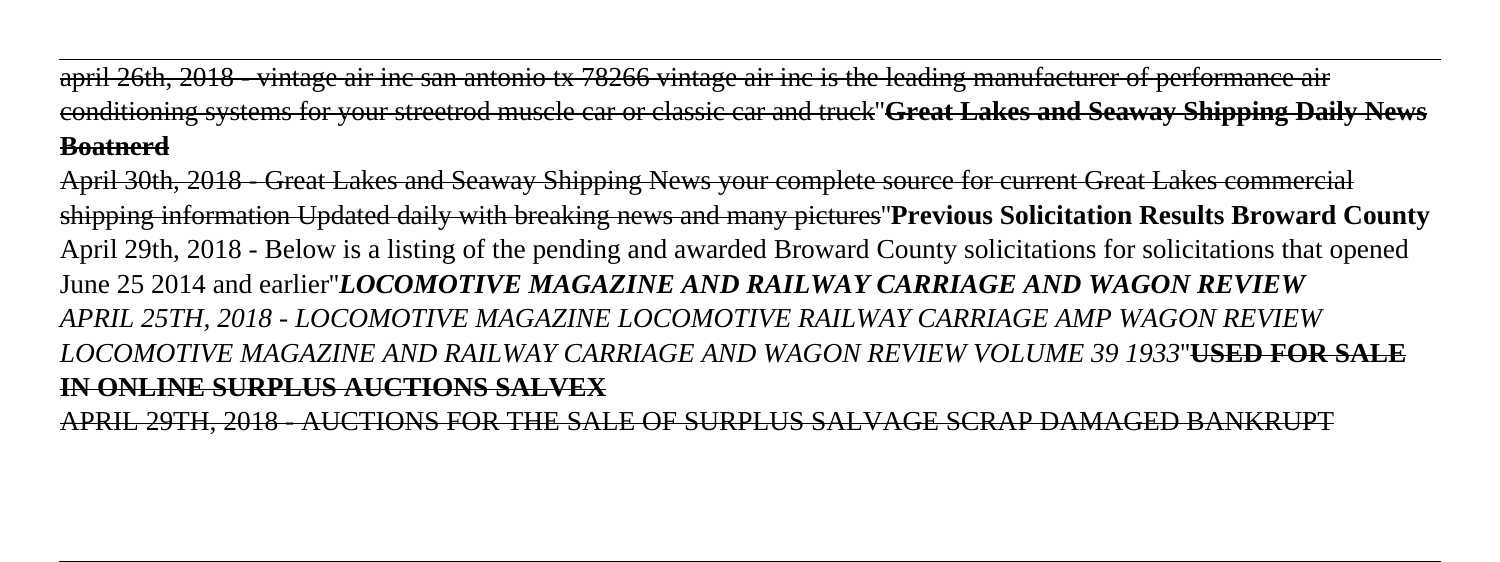#### INVENTORIES FOR ASSET RECOVERY INSURANCE TRANSPORTATION MANUFACTURING OIL AND GAS INDUSTRIES'

#### '**VENDOR MYFLORIDAMARKETPLACE COM**

APRIL 25TH, 2018 - VIP COMMODITY CODE LIST CODE TITLE CODE TYPE ACTIVE 00000000 UNSPSC CODES GOOD 10000000 00 LIVE PLANT AND ANIMAL

### MATERIAL AND ACCESSORIES AND SUPPLIES''**LE LIVE MARSEILLE ALLER DANS LES PLUS GRANDES SOIRéES** APRIL 30TH, 2018 - RETROUVEZ TOUTES LES DISCOTHÃ OUE MARSEILLE ET SE RETROUVER DANS LES PLUS GRANDES SOIRéES EN DISCOTHÃ∵OUE À MARSEILLE' '**273 Full Catalogue Valve Machines**

April 30th, 2018 - fall amp winter 2010 hydraulics surplus farm amp drive components pressure washers shop amp garage safety'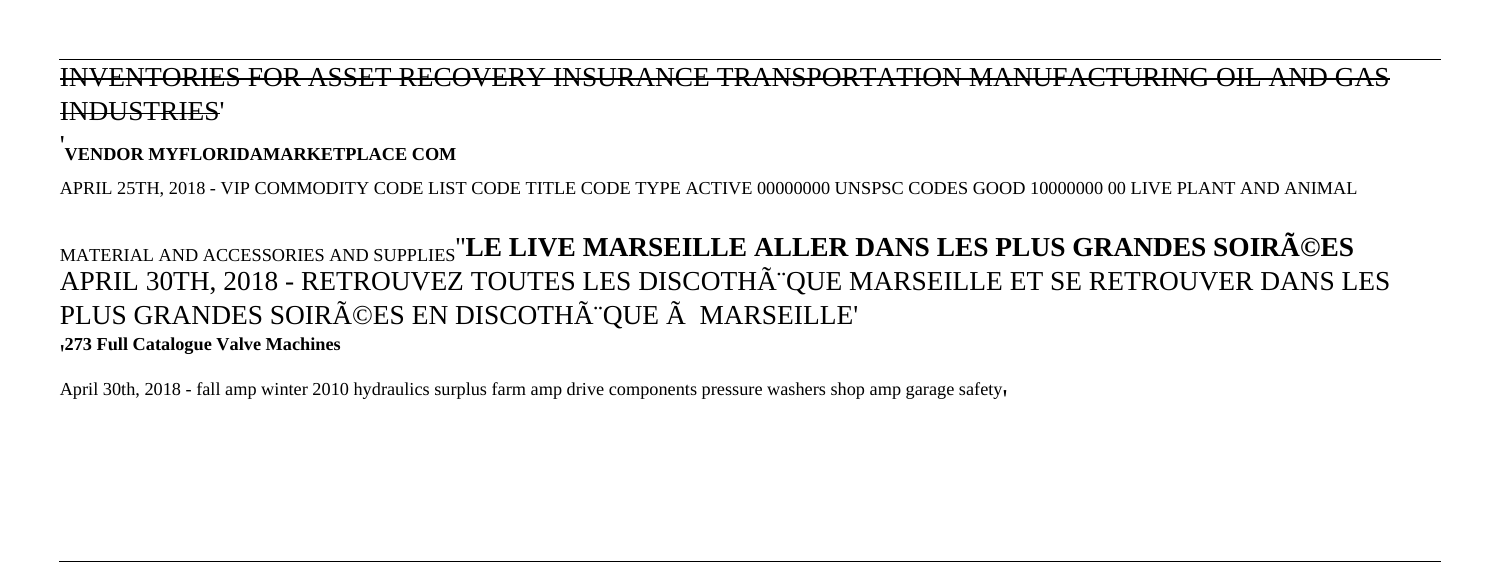#### '**273 Full Catalogue Valve Machines**

April 30th, 2018 - fall amp winter 2010 hydraulics surplus farm amp drive components pressure washers shop amp garage safety'

#### '**The Engineer 1967 Jan Jun Index Graces Guide**

April 30th, 2018 - A AB Atomenergi Sweden Tandem fuelling with interconnected boiling light water boiling heavy water reactors 504 AB Centralsug Stockholm Vacuum' '**NUMERICAL NAICS CODE LIST 2017 CLASS CODES** APRIL 26TH, 2018 - THIS PAGE CONTAINS A NUMERICAL NAICS CODE LIST 2017 USERS CAN VIEW AND LOOKUP AN INDEX OF 2017 NAICS CODES IN NUMERICAL ORDER'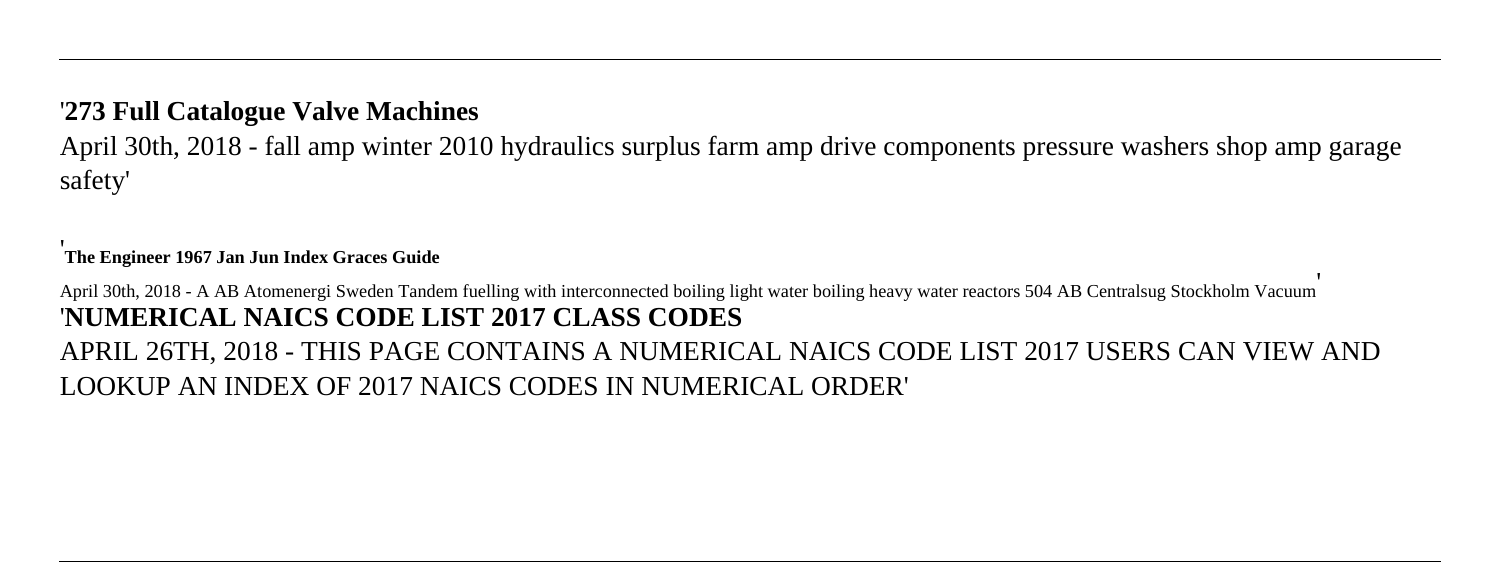'**The Forklift1 Users Guide Amazing**

April 28th, 2018 - Advertisement Forklifts in 50 States For 400 more listings please visit the Forklift1 Big List Call Now at 626 284 1826 Email Inquiry or use Quotation Form'

'**home nh bragg**

april 28th, 2018 - 1 877 642 7244 request a quote login login to access'

'**vendor Myfloridamarketplace Com**

**April 25th, 2018 - VIP Commodity Code List Code Title Code Type Active 00000000 UNSPSC Codes Good 10000000 00 Live Plant And Animal Material And Accessories And Supplies**''*Crossword Clues Starting With L April 30th, 2018 - All crossword clues in our system starting with the letter L*''*PREVIOUS SOLICITATION RESULTS BROWARD COUNTY*

*APRIL 29TH, 2018 - BELOW IS A LISTING OF THE PENDING AND AWARDED BROWARD COUNTY SOLICITATIONS*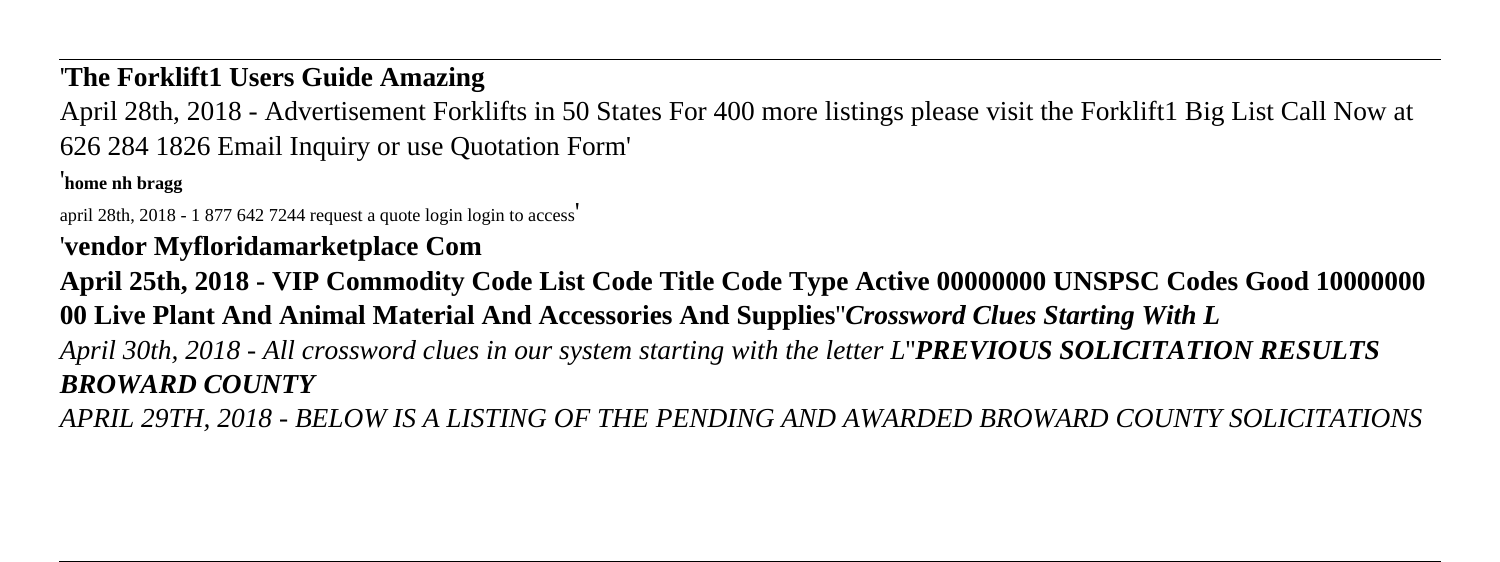*FOR SOLICITATIONS THAT OPENED JUNE 25 2014 AND EARLIER*''**Numerical NAICS Code List 2017 Class Codes** April 26th, 2018 - This page contains a numerical NAICS code list 2017 Users can view and lookup an index of 2017 NAICS codes in numerical order'

#### '**U S MILITARY ABBREVIATION AND ACRONYM LIST**

'

April 27th, 2018 - U S MILITARY ABBREVIATION AND ACRONYM LIST The following abbreviation and acronym list containing over 3 000 entries was originally donated to TECNET by the Naval Training Systems Command NTSC in Orlando Florida'